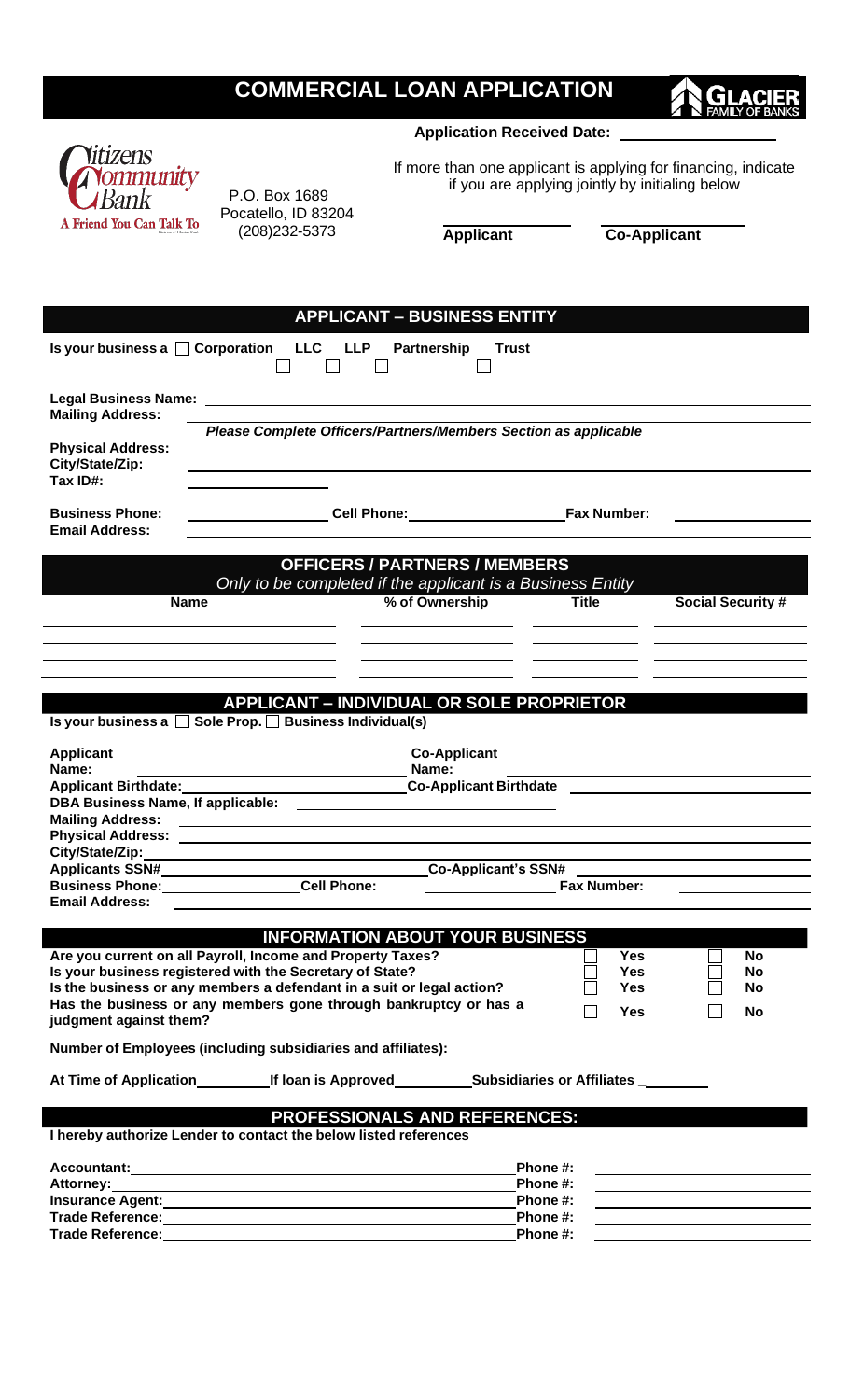| <b>LOAN REQUEST</b>                                                                                                                                                                                                               |                                                                                                                                                                                                                                                                                                                     |  |  |  |  |  |
|-----------------------------------------------------------------------------------------------------------------------------------------------------------------------------------------------------------------------------------|---------------------------------------------------------------------------------------------------------------------------------------------------------------------------------------------------------------------------------------------------------------------------------------------------------------------|--|--|--|--|--|
| Amount                                                                                                                                                                                                                            | <u> 1980 - Johann John Stone, markin film yn y brening yn y brening yn y brening y brening yn y brening y brenin</u>                                                                                                                                                                                                |  |  |  |  |  |
|                                                                                                                                                                                                                                   |                                                                                                                                                                                                                                                                                                                     |  |  |  |  |  |
|                                                                                                                                                                                                                                   |                                                                                                                                                                                                                                                                                                                     |  |  |  |  |  |
| <b>Type of Collateral Offered</b>                                                                                                                                                                                                 |                                                                                                                                                                                                                                                                                                                     |  |  |  |  |  |
| If the purpose of this credit is the purchase, refinance, or improve a residential dwelling, manufactured home<br>park or multi family dwelling and the applicant is a natural person, go to the Demographic Information Section. |                                                                                                                                                                                                                                                                                                                     |  |  |  |  |  |
| <b>Collateral Description or Address</b>                                                                                                                                                                                          | <b>Estimated Value</b>                                                                                                                                                                                                                                                                                              |  |  |  |  |  |
| <u> 1980 - Andrea Stadt Britain, amerikan bisa di sebagai personal dan personal di sebagai personal di sebagai pe</u>                                                                                                             | $\frac{1}{2}$ $\frac{1}{2}$ $\frac{1}{2}$ $\frac{1}{2}$ $\frac{1}{2}$ $\frac{1}{2}$ $\frac{1}{2}$ $\frac{1}{2}$ $\frac{1}{2}$ $\frac{1}{2}$ $\frac{1}{2}$ $\frac{1}{2}$ $\frac{1}{2}$ $\frac{1}{2}$ $\frac{1}{2}$ $\frac{1}{2}$ $\frac{1}{2}$ $\frac{1}{2}$ $\frac{1}{2}$ $\frac{1}{2}$ $\frac{1}{2}$ $\frac{1}{2}$ |  |  |  |  |  |
|                                                                                                                                                                                                                                   | $\frac{1}{\sqrt{2}}$                                                                                                                                                                                                                                                                                                |  |  |  |  |  |
|                                                                                                                                                                                                                                   |                                                                                                                                                                                                                                                                                                                     |  |  |  |  |  |
|                                                                                                                                                                                                                                   |                                                                                                                                                                                                                                                                                                                     |  |  |  |  |  |

**In addition – Please provide the following:**

- **1. Business Financial Statements (Balance Sheet & Income Statements) for the last three fiscal years and year-to-date information.**
- **2. Business Federal Tax Returns for past three years.**
- **3. Current personal financial statement and past three years Federal Tax Returns on each 20% or greater owner. Please provide the complete return with all schedules and attachments, including form K-1's.**
- **4. Projections for the next twelve months.**
- **5. Any additional information you feel is material in providing us information concerning your loan request.**

#### **ACKNOWLEDGEMENT AND AGREEMENT**

**Pursuant to the National Privacy Law that took effect July 1, 2001, I authorize Glacier Bank to obtain verification of any information needed to complete my loan request. This information includes but is not limited to my bank account, other assets, employment earning record and the need to order a consumer credit report. I further authorize anyone to accept a photocopy or facsimile of this document as his or her authorization to release such information, including detailed payoff information, to Glacier Bank.**

Right to Receive a copy of Appraisal & Valuations for 1st Lien Dwelling secured transactions (Required under 12 CFR § 1002.14). **We may order an appraisal to determine the property's value and charge you for this appraisal. We will promptly give you a copy of any appraisal, even if your loan does not close. You can pay for an additional appraisal for your own use at your own cost.**

**Everything that I/we have stated in this application is correct to the best of my/our knowledge. I/We understand that you will retain this application whether or not my/our request is approved.**

**Applicant Signature Date** 

**Applicant Signature Date** 

### **FOR BANK USE ONLY**

This information was provided: Face to Face Interview Phone Interview Phone Interview П

 $\Box$  Applicant Submitted by Fax or Mail  $\Box$  Applicant Submitted via Email or Internet

Originator NMLS ID:

NMLS ID (if currently registered in the NMLS registry)